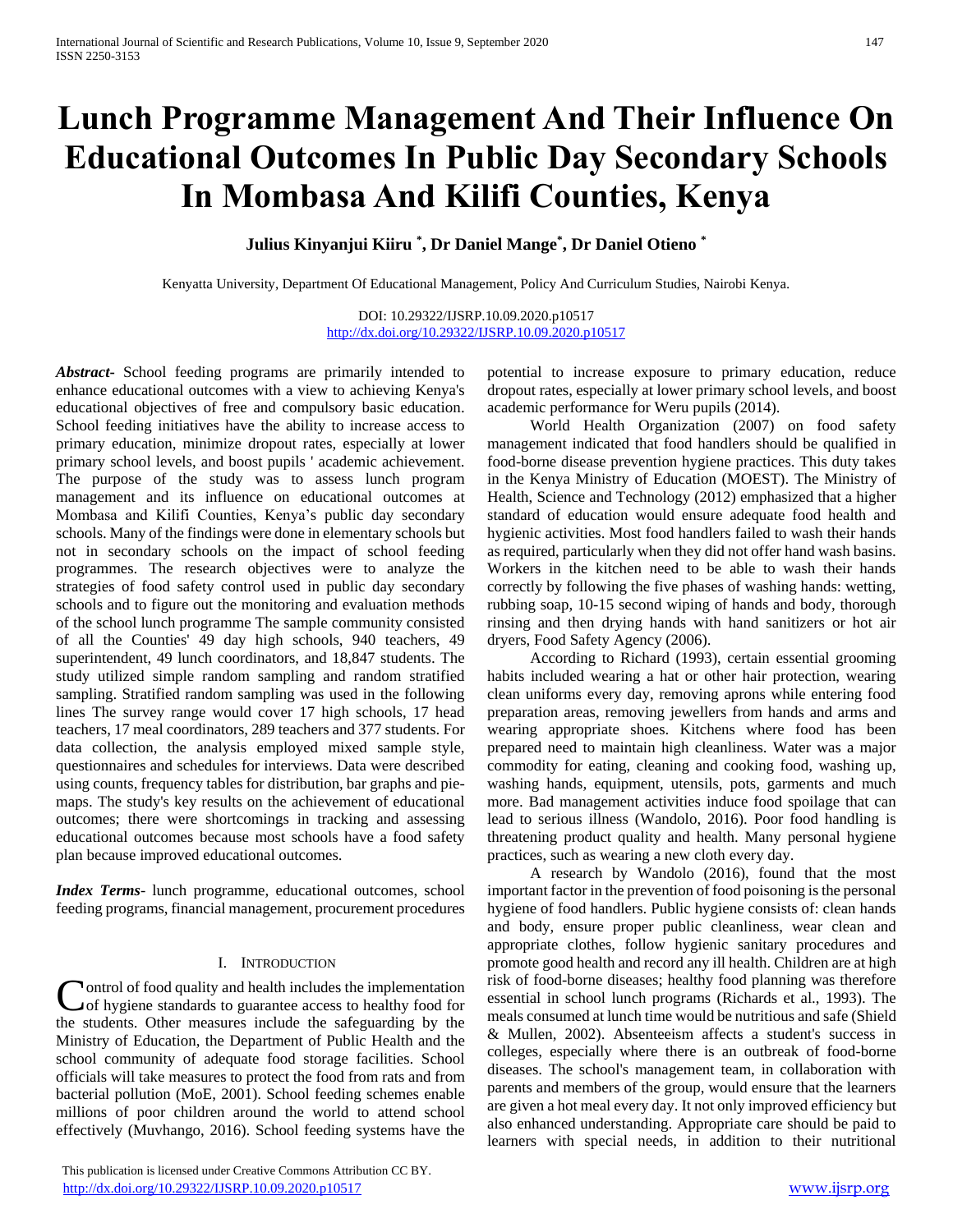requirements. Different research by Glewwe and Miguel (2008) on the impact of diet and safety among students on schooling for children in developed countries suggested that learners be taught how to monitor and avoid some of the contagious diseases as well as good hygiene.

 Monitoring is a regular and structured information collection that helps track success when preparing and executing a program or project. This means the right message is done in the right way to the right people. According to a report by UNESCO (1999), many initiatives are impaired by a lack of adequate supervision and assessment. Monitoring and review consists of two main components: i provide feedback on implementation of the project to allow early detection of defects and provide solutions (ii) notify about program impacts of the project toward its stated goals. The Government's experience of implementing school meals to date has shown the need to improve monitoring and assessment thoroughly based and linked together with Education Management Information System (EMIS) at the national level.

 The SFMC should also prepare duty iota for all those involved in school feeding programme. Accountability statements should be prepared that describes the committees' role in the SFP. This could demonstrate how they would perform oversight roles so that students got what they were meant to get from the SFP. The SMC documents cases of complains from students and parents which are used to improve on the program delivery by taking appropriate measures (Carozza, 2003).While many outside agencies can evaluate SFP, a few have the know-how and skills to employ monitoring and evaluation approaches and fewer still are able to design and implement effective monitoring and evaluation system (World Bank, 2004).

 According to (Kibet, 2017) monitoring and evaluation should ensure checks and balances for the programme implementation, and whether the targets and objectives are met. Monitoring and assessment by experts and partners is of greater value due to the increased input they offer on the success state of the project. Through proper monitoring and evaluation, delays, project variations may be quickly detected by frequent reporting and prompt corrective steps taken in good time, so monitoring and assessment has a very important function in programme management (Lawal and Onahaebi, 2010).

## II. RESEARCH DESIGN AND METHODOLOGY

 The researcher used the mixed research methodology (qualitative-quantitative). This approach was useful because it had the ability to test relevant theories and obtain in depth information from the participants (Tashakkori & Teddlie, 2003). The research used questionnaires to collect information from principals, teachers and pupils. Questionnaires are a cost-effective way to collect data from big samples. Gay (1992) notes that questionnaires are useful because they allow for the privacy of the views and ideas of the respondents. The questionnaires included both open ended, and closed questions. The investigator utilized the supervisors support and expert opinions to enhance the validity of the instruments. As per (Borg and Gall, 1989), an instrument's content-validity is obtained through expert judgment. The researcher received assistance from his supervisors who helped improve the quality of the instruments' material. The validity test

 This publication is licensed under Creative Commons Attribution CC BY. <http://dx.doi.org/10.29322/IJSRP.10.09.2020.p10517> [www.ijsrp.org](http://ijsrp.org/)

was performed to determine the appropriateness and clarity of the response items. Ambiguous and insufficient elements were omitted or changed to boost instrument accuracy.

 A pilot study allowed the researcher to clarify the accuracy of the questionnaire items so that the ambiguous items were either changed or entirely eliminated. The Cronbach alpha coefficient is the most commonly used indicator for internal accuracy evaluation. We tested reliability using the Social Sciences Statistical Package (SPSS). The SPSS findings are given below for the questionnaire for the principal, the questionnaire for the teachers and the questionnaire for the pupils.

**Table 1: Summary of Cronbach alpha coefficient for study variables**

| Questionnaires | Number   | Cronbach's | Cronbach's |
|----------------|----------|------------|------------|
|                | of items | Alpha      | Alpha      |
| Principals'    | 36       | 0.951      | 0.949      |
| Questionnaire  |          |            |            |
| Teachers'      | 31       | 0.963      | 0.963      |
| Questionnaire  |          |            |            |
| Students'      | 8        | 0.910      | 0.90       |
| Questionnaire  |          |            |            |

 Participants in the research participated in a voluntary manner, free from coercion. Investigation was conducted competently and with due concern for the dignity and welfare of the participants. Standard ethical considerations were abided to, in the study period by the researcher. Respondents were also informed of their rights in research participation, withdrawing from the research at any time of the study was granted. High level of discipline, respect towards the respondents was displayed while conducting out the investigation. The investigator was knowledgeable on the area that he was studying and was therefore adequately prepared to handle any issues that emerged from the study.

## III. RESULTS AND DISCUSSION

 The study sought to determine the gender of the students participating in the study. Table 4.6 provides the demographic data for student class in both the Mombasa and Kilifi Counties.

**Table 2: Gender of students**

| County       | <b>Mombas</b><br>a<br>N | $\frac{0}{0}$          | <b>Kilif</b><br>i<br>N | $\frac{0}{0}$ | Tota<br>N | $\frac{6}{9}$ |
|--------------|-------------------------|------------------------|------------------------|---------------|-----------|---------------|
| Student      |                         |                        |                        |               |           |               |
| S            |                         |                        |                        |               |           |               |
| Male         | 120                     | 35.2<br>9              | 75                     | 22.0<br>6     | 200       | 58.82         |
| Female       | 80                      | 23.5<br>3              | 65                     | 19.1<br>2     | 140       | 41.18         |
| <b>Total</b> | 200                     | 58.8<br>$\mathfrak{D}$ | 140                    | 41.1<br>8     | 340       | 100.0         |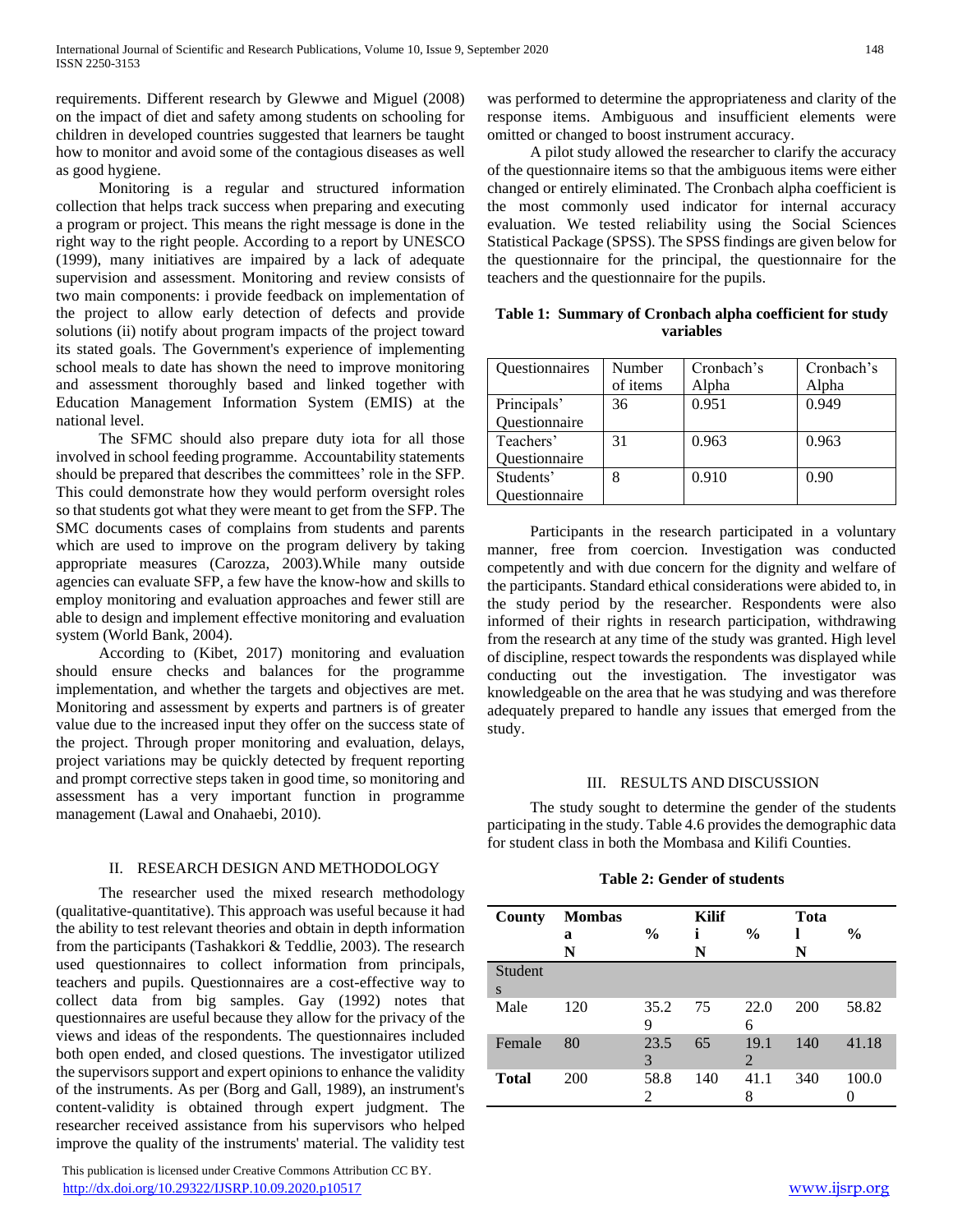Table 2 indicates that the majority of the students 200 (58.82%) were male while slightly below half 140 (41.18%) were females**.** There were more than half of students 200 (58.82%) in

Mombasa County than in Kilifi 140 (41.18%).The respondents were asked to state their age. The findings are shown in Figure 1.



 The bulk of respondents (59 percent) were aged 17-19 years from figure 1 above, while the minority (9 percent) was 20-22 years in the age group.

 The first objective aimed to assess the lunch program's food safety management and its influence on educational outcomes in Mombasa and Kilifi Counties, Kenya's public day secondary schools. The study sought to find out about managing food safety and its influence on educational outcomes in order to address this goal. The results of principals on food safety management procedures are represented in figure 2.



# **Figure2: The Food Safety Management Procedures- Principals**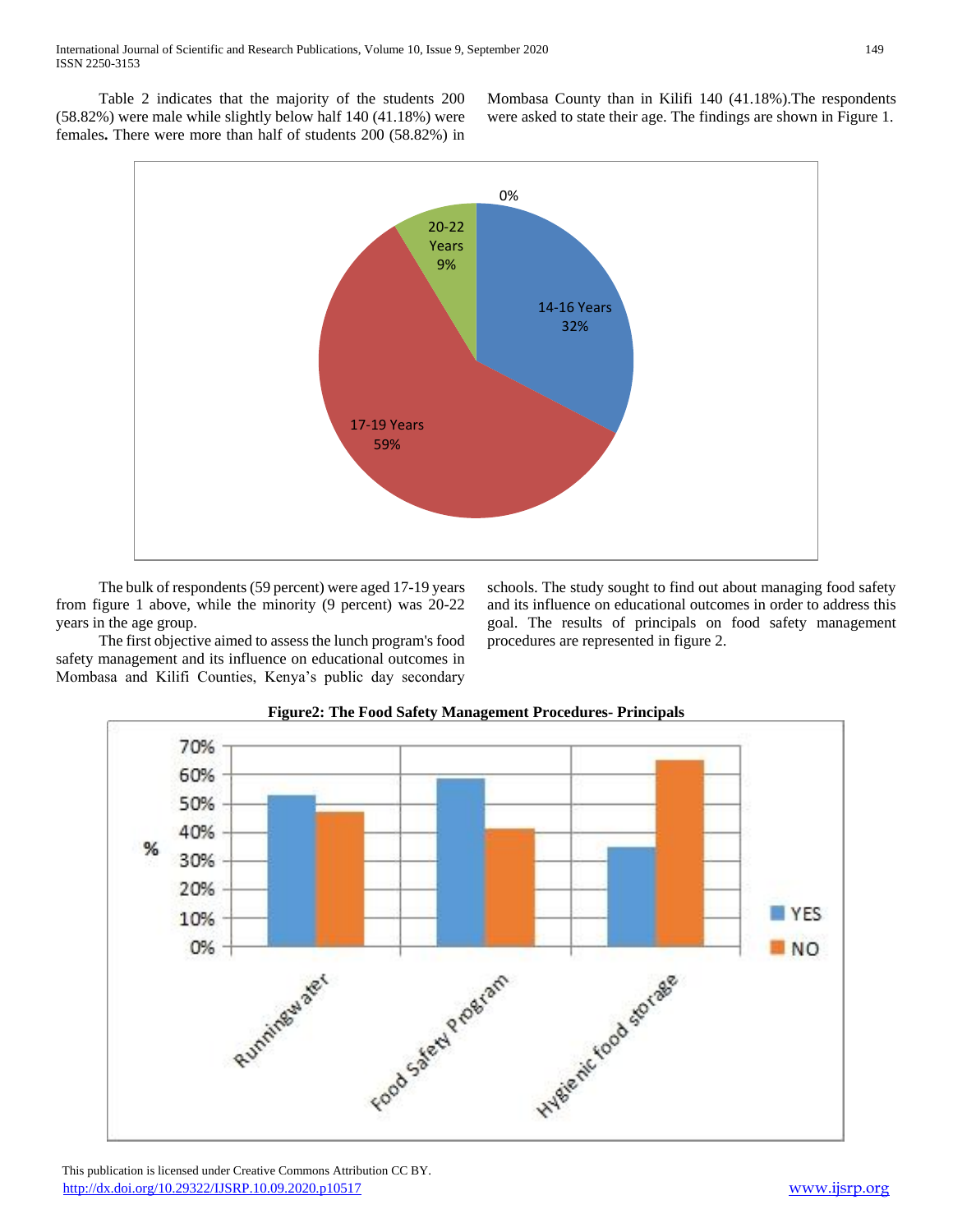From figure 2 more than half of the principals 9 (53%) indicated that the school had running water, while 8 (47%) indicated that the school had no running. Majority of the principals 10 (59%) indicated that their school had a food safety program while 7 (41%) did not have. Most of the principals 11 (65%) stated that their schools had no hygienic food storage while 6 (35%) of the schools had. Such results are in line with MoE (2008), which discovered that food-borne pathogens existed in school environments due to causes including contaminated food, inadequate hygiene habits and inadequate planning. The study findings agree with studies done by (Wandolo, 2016) which found out that food safety and hygiene practices in the schools were not strictly followed in the institutions. The research findings agrees with (Snow, 2011) who reported that most of the behavioural problems and academic performance faced by students in classroom situation is as a result of inadequate nutrition and inadequate understanding of the concept nutrition and its advantages. For children advancement and bright futures it is paramount to try to mitigate on the issue of undernourishment. The research also tried to evaluate the effect of the teachers' supervision and evaluation processes on instructional results. The findings are shown in table 3

Table 3 :Monitoring and Evaluation Procedures of School Lunch Programme and their influence on Educational Outcomes- Teachers

| of<br>Indicators<br>Educational<br><b>Outcomes</b> | Improved<br>performance | Improved<br>discipline | Improved<br>health status | Active<br>participation in<br>class | time<br>Improved<br>management |
|----------------------------------------------------|-------------------------|------------------------|---------------------------|-------------------------------------|--------------------------------|
| Improved<br>performance                            |                         | .983*                  | $.993***$                 | .941                                | $.996***$                      |
| Improved<br>discipline                             | $-.941$                 |                        | .732                      | .960                                | $.971*$                        |
| health<br>Improved<br>status                       | $.993***$               | $.997**$               | $\mathbf{1}$              | $.971*$                             | .987*                          |
| Active<br>in<br>participation<br>class             | .941                    | $.970*$                | $.971*$                   | 1                                   | .945                           |
| time<br>Improved<br>management                     | $.996**$                | $.971*$                | .987*                     | .945                                | 1                              |

 Table 3 shows the influence of monitoring and assessment procedures among indicators of educational outcomes in Mombasa and Kilifi County, Kenya. The relationship between improved performance and improved discipline is 0.983, for improved discipline and health status is 0.732. The relationship between improved performance and improved time management is 0.996 was statistically significant, p>0.01.All the other pairs of educational outcomes pair were greater than 0.7 which was acceptable for our study. The study findings on association between monitoring & evaluation procedures and educational outcomes were very high and very close to one. These study findings agrees with (Sanya, 2015) who reported that monitoring and evaluation addressed the educational outcomes such as the levels of absenteeism, pupils' level of concentration and whether the number of dropouts has reduced. Other indicators include academic performance, wellbeing and health status. A positive impact from these components indicated that programme objectives had been achieved.

# IV. SUMMARY AND CONCLUSION

Based on the objectives and the findings this study, the following conclusions were made;

- 1. To examine food safety management and its influence on educational outcomes in public day secondary schools in Mombasa and Kilifi Counties, Kenya.
- 2. To find out Monitoring and evaluation procedures of school lunch programme and their influence on educational outcomes in Public day secondary Schools in Mombasa and Kilifi Counties, Kenya.

 The study found that most of the schools had a food safety programme which influenced attainment of educational outcomes. This was because students fed on hygienic food and cases of food poisoning were minimized. This ensured regular attendance to schools which lead to improved performance. However the study found out that most of the schools had no hygienic food storage which leads to food spoilage hence affecting achievement of educational outcomes negatively.

 It was found out that most of the respondents indicated that majority of the cooks had clean uniforms and were well groomed.